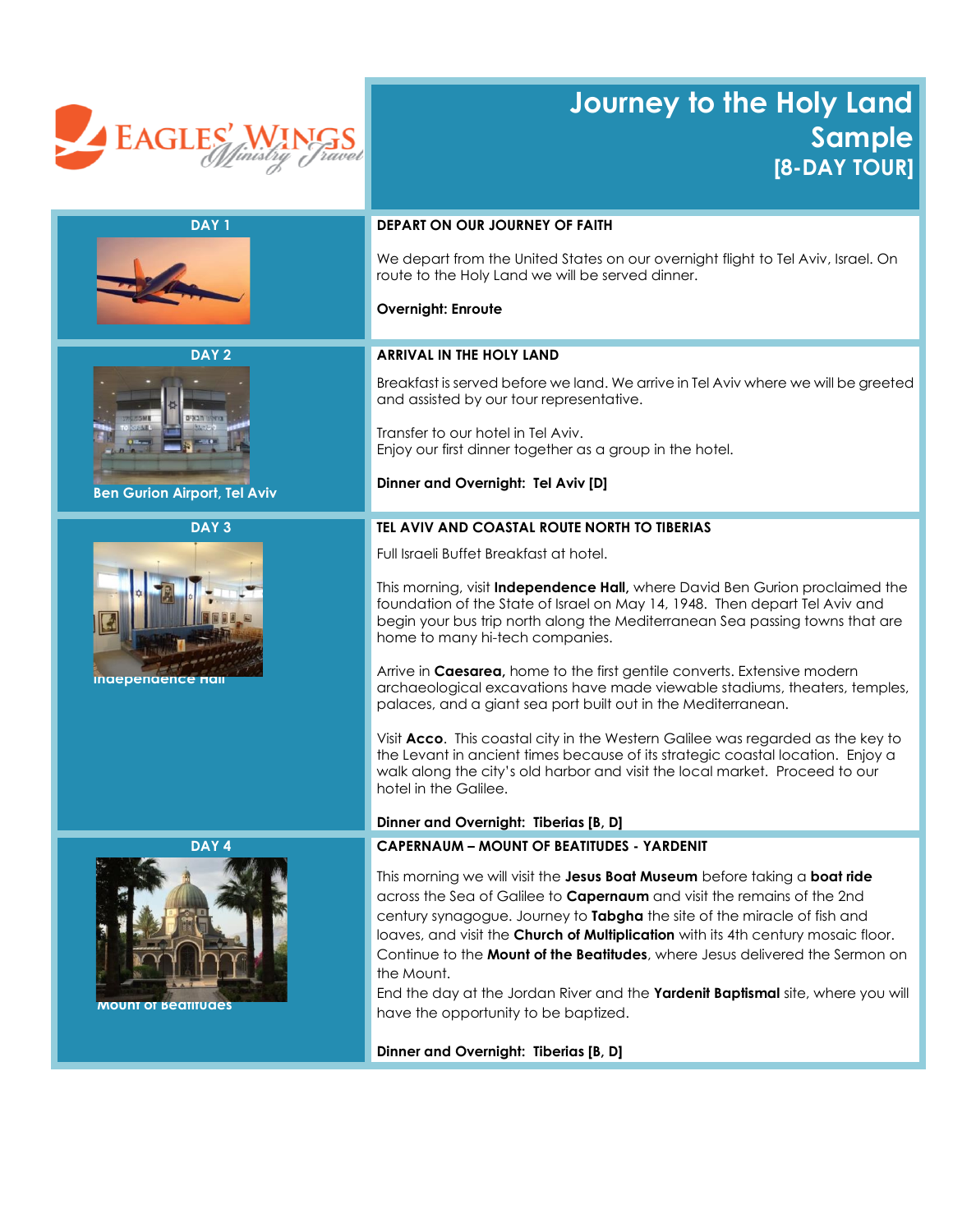### **DAY 5**



 **Bethlehem**

**DAY 6**



 **Jerusalem**

**DAY 7**



 **Masada**





 **Yad Vashem**

# **FROM THE NORTH TO JERUSALEM**

Today, we will travel to Jerusalem and stop at **Nazareth** along the way. Continue to **Haas Promenade** for a beautiful view in Jerusalem. From there we will proceed to **Bethlehem**. We will also meet and pray with a Christian Arab congregation who continues to courageously stand strong in their faith in Bethlehem. We will also visit **Shepherds Fields**, which are the fields identified since ancient times with the shepherds who saw the Star of Nativity. Following that time we will enjoy wonderful shopping at Maher Canawati's Three Arches Shop for olive wood products created in Bethlehem. Visit the **Church of the Nativity.** 

### **Dinner and Overnight: Jerusalem [B, D]**

# **JERUSALEM – OLD CITY**

Today we visit the **Old City of Jerusalem**. We will make an attempt to visit Temple Mount. Thereafter, visit the **Western Wall Tunnels**. Proceed to the **Church of All Nations** and to **Mount Zion** to see the tomb of King David and the nearby **Room of the Last Supper**.

Enter the Old City to begin exploring the wonders of Jerusalem. Walk through the **Cardo**, the main street of Jerusalem 2000 years ago. View the Temple Mount and the Western Wall. Walk along the **Via Dolorosa**, where Jesus carried His Cross. Continue to the **Church of the Holy Sepulchre**. No visit to Jerusalem is complete without a walk through the colorful Arab bazaar (a chance to test your negotiating skills).

End the day with a visit to the **Garden Tomb**.

## **Dinner and Overnight: Jerusalem [B, D]**

## **MASADA – DEAD SEA**

After enjoying a delicious Israeli breakfast, we will travel south to **Qumran**, site where the Dead Sea Scrolls were found. Then, tour **Masada**. Ascend by cable car and tour the ancient fortress where the Zealots made their last stand against the Romans in 73 AD. Descend by cable car.

Continue to the **Dead Sea** in the afternoon and enjoy a float in the buoyant waters. Then, stop at the **Ein Gedi Nature Reserve** home to beautiful hot springs, fascinating plants and wildlife along with great hiking trails. Proceed to our hotel in Jerusalem.

# **Dinner and Overnight: Jerusalem [B, D]**

# **YAD VASHEM – FAREWELL DINNER**

This morning, we will visit the **Eagles' Wings Feeding Center** having the opportunity to be the "hands and feet" of Jesus as we prepare and serve food to Israel's poor.

In the morning we will visit **Yad Vashem** holocaust memorial and museum where we can walk through the **Children's Pavilion**, visit the museum, and walk down the Avenue of the Righteous. We will meet with a holocaust survivor at Yad Vashem. Continue on to **Mount Herzl**, a military cemetery and museum honoring Theodore Herzl. It is the burial site of many great Israeli leaders including Yitzhak Rabin and Golda Meir.

Enjoy a **farewell dinner** at a local restaurant and transfer to airport for our flight back to the United States.

**Overnight, Enroute**